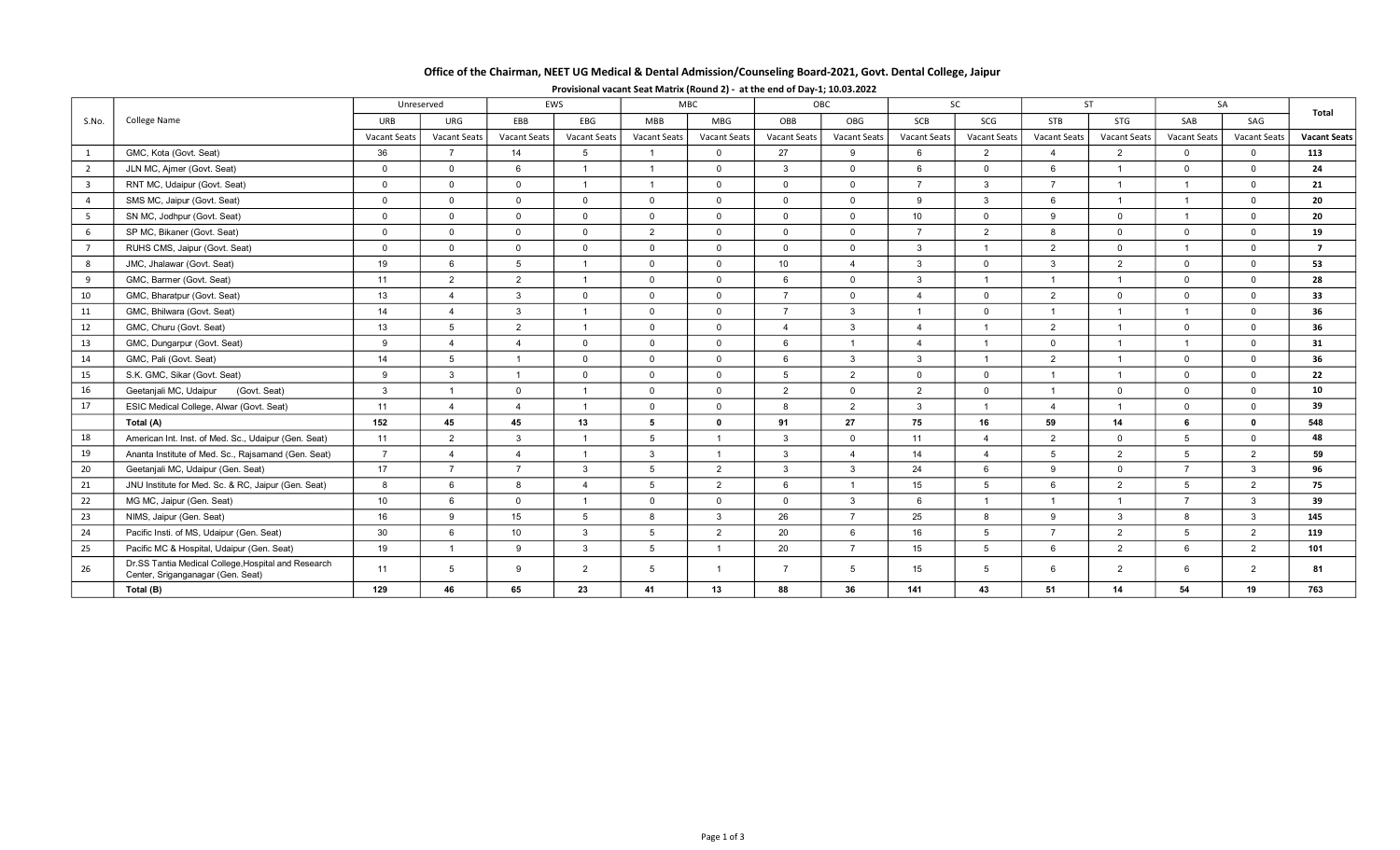# Office of the Chairman, NEET UG Medical & Dental Admission/Counseling Board-2021, Govt. Dental College, Jaipur

| S.No. | <b>College Name</b>                                                                       |                     | EWS<br>Unreserved   |                     |                | MBC                 |                | OBC                 |                     | SC              |                | ST                  |                     | SA             |                | Total               |  |
|-------|-------------------------------------------------------------------------------------------|---------------------|---------------------|---------------------|----------------|---------------------|----------------|---------------------|---------------------|-----------------|----------------|---------------------|---------------------|----------------|----------------|---------------------|--|
|       |                                                                                           | <b>URB</b>          | URG                 | EBB                 | EBG            | <b>MBB</b>          | <b>MBG</b>     | OBB                 | OBG                 | SCB             | SCG            | STB                 | STG                 | SAB            | SAG            |                     |  |
|       |                                                                                           | <b>Vacant Seats</b> | <b>Vacant Seats</b> | <b>Vacant Seats</b> | Vacant Seats   | <b>Vacant Seats</b> | Vacant Seats   | <b>Vacant Seats</b> | <b>Vacant Seats</b> | Vacant Seats    | Vacant Seats   | <b>Vacant Seats</b> | <b>Vacant Seats</b> | Vacant Seats   | Vacant Seats   | <b>Vacant Seats</b> |  |
| 27    | RUHS CMS, Jaipur (Mgmt. Seat)                                                             | 6                   | $\overline{4}$      | $\overline{4}$      | $\overline{0}$ | $\overline{1}$      | $\Omega$       | 6                   | 2                   | $\mathbf{3}$    | $\overline{1}$ | 2                   | $\mathbf 0$         | $\Omega$       | $\overline{0}$ | 29                  |  |
| 28    | JMC, Jhalawar (Mgmt. Seat)                                                                | 15                  | $\overline{4}$      | 5                   | 2              | $\Omega$            | $\mathbf{0}$   | 8                   | $\overline{4}$      | 6               | 2              | $\overline{1}$      | $\Omega$            | $\mathbf{0}$   | $\overline{0}$ | 47                  |  |
| 29    | GMC, Barmer (Mgmt. Seat)                                                                  | 6                   | $\Omega$            | $\mathbf 0$         | $\mathbf 0$    | $\Omega$            | $\overline{0}$ | $\mathbf{3}$        | $\overline{1}$      | 3               | 2              | $\mathbf{0}$        | $\overline{1}$      | $\overline{2}$ | $\overline{1}$ | 19                  |  |
| 30    | GMC, Bharatpur (Mgmt. Seat)                                                               | 9                   | $\mathbf{3}$        | $\mathbf 0$         | $\mathbf 0$    | $\mathbf 0$         | $\mathbf{0}$   | $\overline{4}$      | 2                   | $\mathbf{1}$    | $\overline{0}$ | 2                   | $\overline{0}$      | $\mathbf{1}$   | $\overline{1}$ | 23                  |  |
| 31    | GMC, Bhilwara (Mgmt. Seat)                                                                | 8                   | $\overline{4}$      |                     | $\overline{1}$ | $\Omega$            | $\mathbf{0}$   | 5                   | $\mathbf 0$         | $\mathbf{3}$    | $\overline{1}$ | 2                   | $\mathbf{1}$        | $\mathbf{1}$   | $\overline{0}$ | 27                  |  |
| 32    | GMC, Churu (Mgmt. Seat)                                                                   | 8                   | 2                   | $\mathbf{0}$        | $\mathbf 0$    | $\mathbf{0}$        | $\overline{0}$ | $\mathbf 0$         | $\mathbf 0$         | $\overline{1}$  | $\overline{1}$ | $\overline{0}$      | $\overline{0}$      | $\mathbf{1}$   | $\overline{1}$ | 14                  |  |
| 33    | GMC, Dungarpur (Mgmt. Seat)                                                               | 2                   | 2                   | $\mathbf{1}$        | $\mathbf 0$    | $\mathbf 0$         | $\mathbf 0$    | 3                   | $\mathbf 0$         | $5\overline{5}$ | $\overline{0}$ | $\overline{1}$      | $\overline{1}$      | $\overline{0}$ | $\overline{0}$ | 15                  |  |
| 34    | GMC, Pali (Mgmt. Seat)                                                                    | $\overline{7}$      | $\mathbf{3}$        | 2                   | $\Omega$       | $\Omega$            | $\mathbf{0}$   | 5                   | $\overline{1}$      | 3               | $\overline{1}$ | $\overline{1}$      | $\overline{1}$      | $\Omega$       | $\mathbf{0}$   | 24                  |  |
| 35    | S.K. GMC, Sikar (Mgmt. Seat)                                                              | $5\overline{5}$     | 2                   | $\overline{3}$      | $\mathbf 0$    | $\Omega$            | $\overline{0}$ | $\overline{2}$      | $\overline{1}$      | $\mathbf{1}$    | $\overline{1}$ | $\overline{1}$      | $\Omega$            | $\mathbf{1}$   | $\overline{0}$ | 17                  |  |
| 36    | American Int. Inst. of Med. Sc., Udaipur (Mgmt. Seat)                                     | $\mathbf 0$         | $\overline{1}$      | 2                   | $\mathbf 0$    | $\overline{1}$      | $\overline{0}$ | $\overline{4}$      | $\overline{1}$      | 3               | $\overline{1}$ | $\overline{1}$      | $\overline{1}$      | $\mathbf{1}$   | $\overline{0}$ | 16                  |  |
| 37    | Ananta Institute of Med. Sc., Rajsamand (Mgmt. Seat)                                      | 2                   | $\mathbf 0$         | $\overline{1}$      | $\mathbf 0$    | $\overline{1}$      | -1             | $\overline{1}$      | $\overline{1}$      | 2               | $\overline{0}$ | $\overline{1}$      | $\mathbf{1}$        | $\mathbf{1}$   | $\overline{0}$ | 12                  |  |
| 38    | Geetanjali MC, Udaipur (Mgmt. Seat)                                                       | 10                  | $\mathbf{3}$        | $\mathbf{3}$        |                | $\overline{1}$      | $\overline{1}$ | 6                   | 2                   | $\overline{4}$  | 2              | 2                   | $\Omega$            | $\overline{1}$ | $\overline{1}$ | 37                  |  |
| 39    | JNU Institute for Med. Sc. & RC, Jaipur (Mgmt. Seat)                                      | 5                   | $\overline{1}$      | $\overline{1}$      | $\overline{1}$ | $\overline{1}$      | $\mathbf 0$    | $\mathbf{A}$        | $\overline{1}$      | $\mathbf{3}$    | $\overline{1}$ | 2                   | $\Omega$            | $\Omega$       | $\overline{1}$ | 21                  |  |
| 40    | MG MC, Jaipur (Mgmt. Seat)                                                                | $\overline{4}$      | $\mathbf{3}$        | $\mathbf{3}$        | $\overline{0}$ | $\overline{1}$      | $\overline{1}$ | $\mathbf{3}$        | $\overline{1}$      | $\overline{4}$  | 2              | 2                   | $\Omega$            | $\mathbf{1}$   | $\overline{1}$ | 26                  |  |
| 41    | NIMS, Jaipur (Mgmt. Seat)                                                                 | 9                   | $\overline{1}$      | $\mathbf{3}$        | $\overline{1}$ | $\overline{1}$      | $\overline{1}$ | 6                   | 2                   | $\overline{4}$  | 2              | 2                   | $\overline{0}$      | $\mathbf{1}$   | $\mathbf{1}$   | 34                  |  |
| 42    | Pacific Insti. of MS, Udaipur (Mgmt. Seat)                                                | 6                   | 2                   | $\overline{1}$      | $\overline{1}$ | $\mathbf 0$         | $\overline{1}$ | $\overline{4}$      | $\overline{1}$      | $\overline{2}$  | 2              | $\overline{1}$      | $\overline{1}$      | $\mathbf{1}$   | $\mathbf 0$    | 23                  |  |
| 43    | Pacific MC & Hospital, Udaipur (Mgmt. Seat)                                               | 6                   | 2                   | $\overline{1}$      | $\overline{1}$ | $\overline{1}$      | $\mathsf{O}$   | $\overline{4}$      | $\overline{1}$      | $\mathbf{3}$    | $\overline{1}$ | $\overline{1}$      | $\mathbf 0$         | $\mathbf{1}$   | $\overline{1}$ | 23                  |  |
| 44    | Dr.SS Tantia Medical College, Hospital and Research<br>Center, Sriganganagar (Mgmt. Seat) | 6                   | 2                   | $\overline{1}$      | $\overline{1}$ | $\overline{1}$      | $\overline{1}$ | 3                   | $\overline{1}$      | 3               | $\overline{1}$ | $\overline{1}$      | $\overline{1}$      | $\mathbf{1}$   | $\Omega$       | 23                  |  |
|       | Total (C)                                                                                 | 114                 | 39                  | 32                  | 9              | 9                   | 6              | 71                  | 22                  | 54              | 21             | 23                  | 8                   | 14             | 8              | 430                 |  |
| 45    | GMC, Kota (NRI Seat)                                                                      | $\mathbf 0$         | $\overline{0}$      | $\overline{0}$      | $\mathbf 0$    | $\Omega$            | $\mathbf 0$    | $\overline{0}$      | $\mathbf 0$         | $\overline{0}$  | $\overline{0}$ | $\overline{0}$      | $\mathbf 0$         | $\mathbf{0}$   | $\overline{0}$ | $\mathbf 0$         |  |
| 46    | JLN MC, Ajmer (NRI Seat)                                                                  | $\mathbf{0}$        | $\mathbf 0$         | $\mathbf 0$         | $\overline{0}$ | $\Omega$            | $\overline{0}$ | $\overline{0}$      | $\mathbf 0$         | $\overline{0}$  | $\overline{0}$ | $\mathbf{0}$        | $\Omega$            | $\mathbf{0}$   | $\overline{0}$ | $\mathbf{0}$        |  |
| 47    | RNT MC, Udaipur (NRI Seat)                                                                | $\mathbf{0}$        | $\overline{0}$      | $\mathbf{0}$        | $\overline{0}$ | $\mathbf{0}$        | $\overline{0}$ | $\overline{0}$      | $\mathbf 0$         | $\overline{0}$  | $\overline{0}$ | $\mathbf{0}$        | $\Omega$            | $\mathbf{0}$   | $\overline{0}$ | $\mathbf{0}$        |  |
| 48    | RUHS CMS, Jaipur (NRI Seat)                                                               | $\mathbf{0}$        | $\mathbf 0$         | $\mathbf 0$         | $\mathbf 0$    | $\mathbf{0}$        | $\mathbf{0}$   | $\overline{0}$      | $\mathbf 0$         | $\mathbf{0}$    | $\overline{0}$ | $\mathbf{0}$        | $\mathbf 0$         | $\mathbf{0}$   | $\overline{0}$ | $\mathbf{0}$        |  |
| 49    | JMC, Jhalawar (NRI Seat)                                                                  | 14                  | $\mathbf 0$         | $\mathbf 0$         | $\overline{0}$ | $\mathbf{0}$        | $\mathbf{0}$   | $\overline{0}$      | $\mathbf 0$         | $\overline{0}$  | $\overline{0}$ | $\mathbf{0}$        | $\mathbf 0$         | $\mathbf{0}$   | $\Omega$       | 14                  |  |
| 50    | GMC, Barmer (NRI Seat)                                                                    | 20                  | $\Omega$            | $\mathbf{0}$        | $\mathbf 0$    | $\Omega$            | $\mathbf 0$    | $\overline{0}$      | $\mathbf 0$         | $\overline{0}$  | $\overline{0}$ | $\overline{0}$      | $\mathbf 0$         | $\overline{0}$ | $\overline{0}$ | 20                  |  |
| 51    | GMC, Bharatpur (NRI Seat)                                                                 | 19                  | $\Omega$            | $\Omega$            | $\Omega$       | $\Omega$            | $\Omega$       | $\overline{0}$      | $\mathbf 0$         | $\overline{0}$  | $\overline{0}$ | $\overline{0}$      | $\mathbf 0$         | $\Omega$       | $\overline{0}$ | 19                  |  |
| 52    | GMC, Bhilwara (NRI Seat)                                                                  | 23                  | $\mathbf 0$         | $\mathbf 0$         | $\overline{0}$ | $\Omega$            | $\Omega$       | $\overline{0}$      | $\mathbf 0$         | $\overline{0}$  | $\overline{0}$ | $\mathbf{0}$        | $\mathbf{0}$        | $\Omega$       | $\overline{0}$ | 23                  |  |
| 53    | GMC, Churu (NRI Seat)                                                                     | 22                  | $\Omega$            | $\mathbf 0$         | $\Omega$       | $\Omega$            | $\overline{0}$ | $\overline{0}$      | $\mathbf 0$         | $\mathbf{0}$    | $\overline{0}$ | $\mathbf{0}$        | $\Omega$            | $\Omega$       | $\overline{0}$ | 22                  |  |
| 54    | GMC, Dungarpur (NRI Seat)                                                                 | 23                  | $\mathbf 0$         | $\mathbf{0}$        | $\overline{0}$ | $\mathbf{0}$        | $\overline{0}$ | $\overline{0}$      | $\overline{0}$      | $\mathbf{0}$    | $\overline{0}$ | $\mathbf{0}$        | $\mathbf{0}$        | $\mathbf{0}$   | $\overline{0}$ | 23                  |  |
| 55    | GMC, Pali (NRI Seat)                                                                      | 22                  | $\mathbf 0$         | $\mathbf{0}$        | $\overline{0}$ | $\overline{0}$      | $\mathbf{0}$   | $\mathbf 0$         | $\overline{0}$      | $\overline{0}$  | $\mathbf 0$    | $\mathbf 0$         | $\overline{0}$      | $\mathbf{0}$   | $\overline{0}$ | 22                  |  |
| 56    | S.K. GMC, Sikar (NRI Seat)                                                                | 11                  | $\overline{0}$      | $\mathbf{0}$        | $\overline{0}$ | $\Omega$            | $\overline{0}$ | $\mathbf 0$         | $\mathbf 0$         | $\overline{0}$  | $\overline{0}$ | $\mathbf{0}$        | $\overline{0}$      | $\mathbf{0}$   | $\overline{0}$ | 11                  |  |
|       | Total (D)                                                                                 | 154                 | $\mathbf{0}$        | - 0                 | $\mathbf{0}$   | $\mathbf{0}$        | $\mathbf{0}$   | $\mathbf{0}$        | $\mathbf{0}$        | $\mathbf{0}$    | $\mathbf{0}$   | $\mathbf{0}$        | $\mathbf{0}$        | $\mathbf{0}$   | $\mathbf{0}$   | 154                 |  |
|       | Total                                                                                     | 549                 | 130                 | 142                 | 45             | 55                  | 19             | 250                 | 85                  | 270             | 80             | 133                 | 36                  | 74             | 27             | 1895                |  |

## Provisional vacant Seat Matrix (Round 2) - at the end of Day-1; 10.03.2022